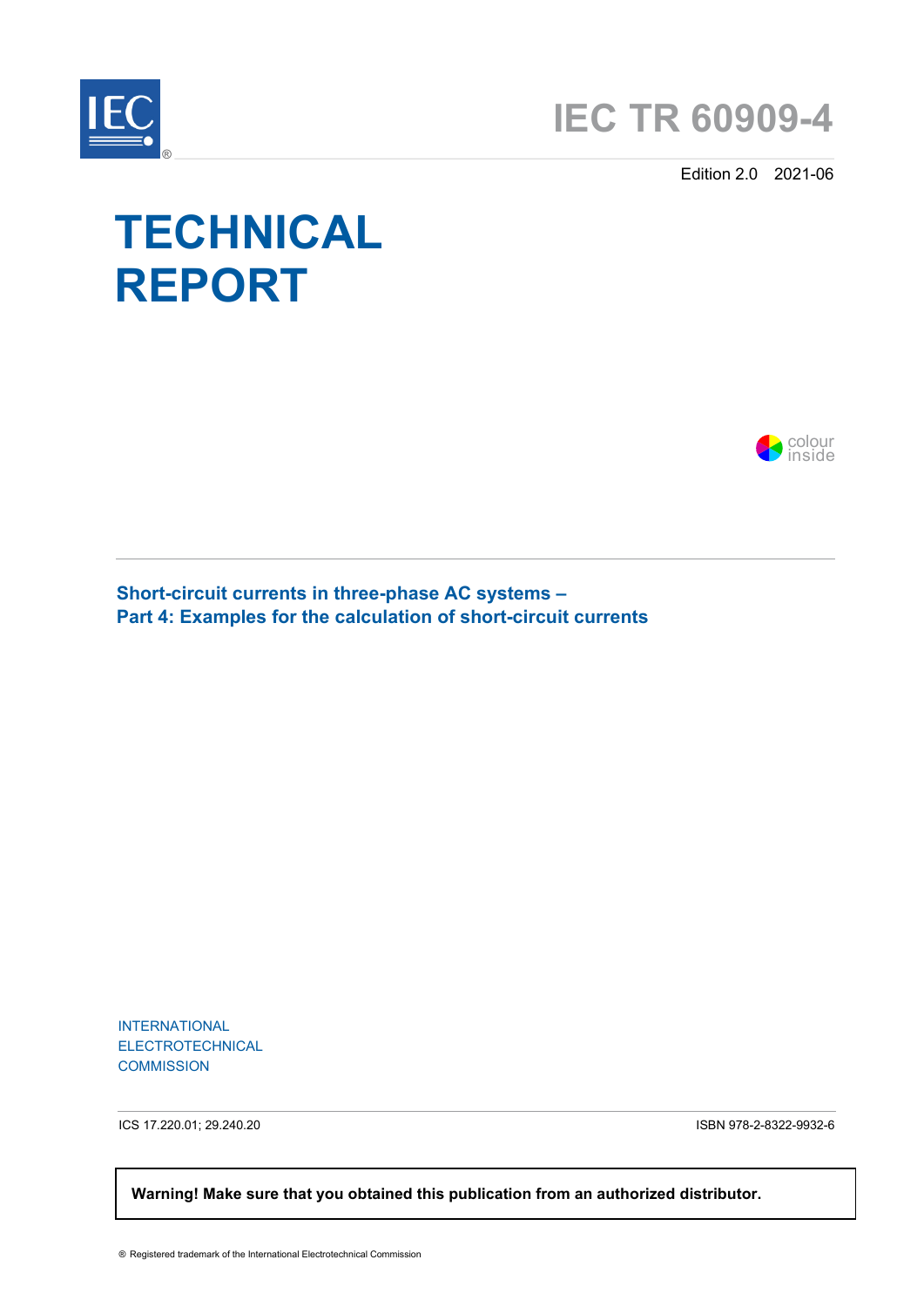# CONTENTS

| 1 |       |                                                                                    |  |  |
|---|-------|------------------------------------------------------------------------------------|--|--|
| 2 |       |                                                                                    |  |  |
| 3 |       |                                                                                    |  |  |
| 4 |       | Positive-sequence, negative-sequence and zero-sequence impedances of               |  |  |
|   | 4.1   |                                                                                    |  |  |
|   | 4.2   | Overhead lines, cables and short-circuit current-limiting reactors9                |  |  |
|   | 4.3   |                                                                                    |  |  |
|   | 4.3.1 |                                                                                    |  |  |
|   | 4.3.2 |                                                                                    |  |  |
|   | 4.4   |                                                                                    |  |  |
|   | 4.4.1 |                                                                                    |  |  |
|   | 4.4.2 |                                                                                    |  |  |
| 5 |       |                                                                                    |  |  |
|   | 5.1   |                                                                                    |  |  |
|   | 5.2   |                                                                                    |  |  |
|   | 5.2.1 |                                                                                    |  |  |
|   | 5.2.2 |                                                                                    |  |  |
|   | 5.2.3 |                                                                                    |  |  |
|   | 5.3   |                                                                                    |  |  |
|   | 5.3.1 |                                                                                    |  |  |
|   | 5.3.2 |                                                                                    |  |  |
|   | 5.4   |                                                                                    |  |  |
|   | 5.4.1 |                                                                                    |  |  |
|   | 5.4.2 |                                                                                    |  |  |
|   | 5.4.3 |                                                                                    |  |  |
|   | 5.5   |                                                                                    |  |  |
|   | 5.5.1 |                                                                                    |  |  |
|   | 5.5.2 |                                                                                    |  |  |
|   | 5.5.3 |                                                                                    |  |  |
| 6 | 5.6   |                                                                                    |  |  |
|   |       | Calculation of three-phase short-circuit currents in a medium-voltage system -     |  |  |
|   | 6.1   |                                                                                    |  |  |
|   | 6.2   |                                                                                    |  |  |
|   | 6.3   |                                                                                    |  |  |
|   | 6.4   |                                                                                    |  |  |
| 7 |       | Calculation of three-phase short-circuit currents for a power station unit and the |  |  |
|   | 7.1   |                                                                                    |  |  |
|   | 7.2   |                                                                                    |  |  |
|   | 7.2.1 |                                                                                    |  |  |
|   | 7.2.2 |                                                                                    |  |  |
|   | 7.2.3 |                                                                                    |  |  |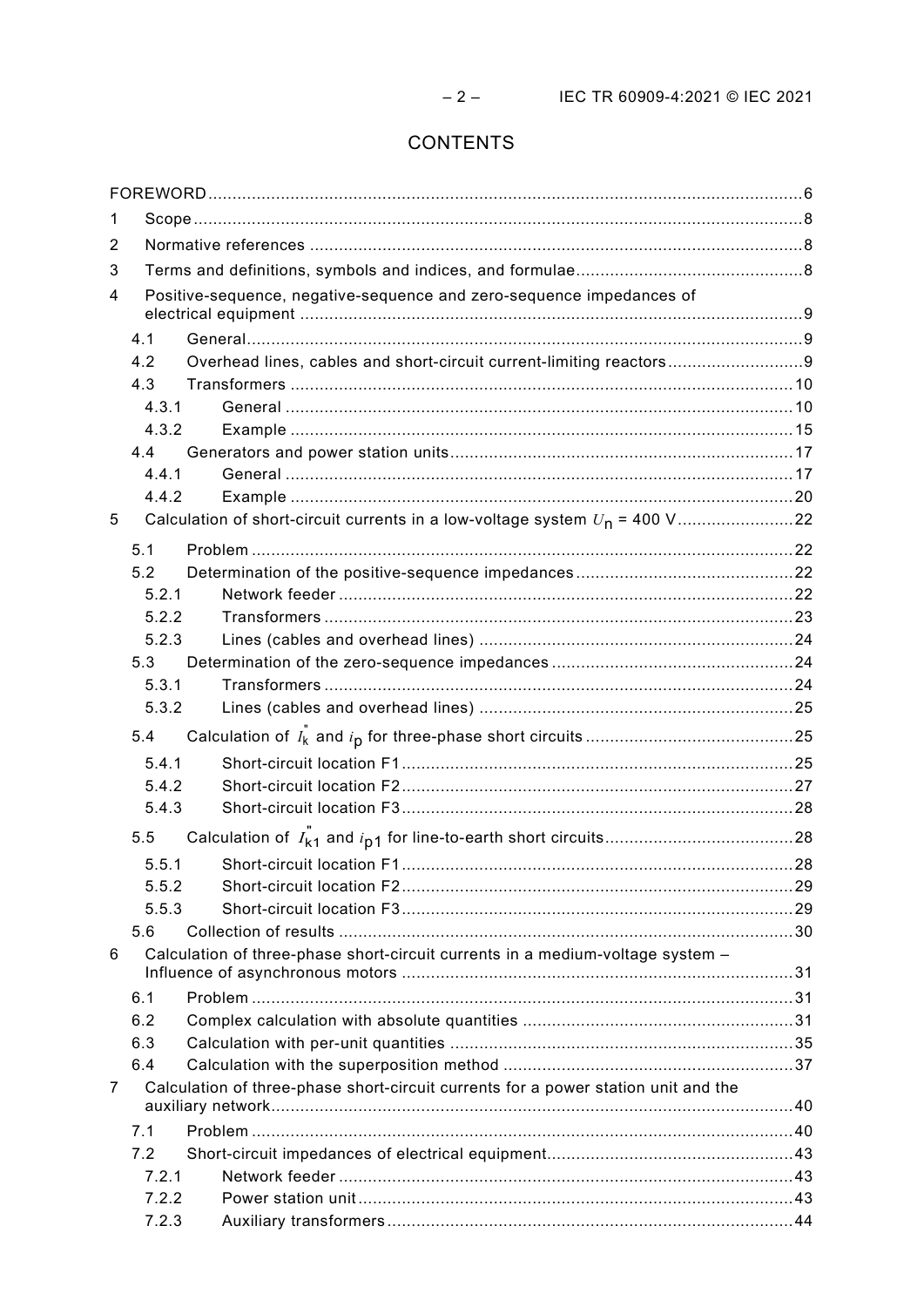| 7.2.4                                                                                      |  |  |  |  |
|--------------------------------------------------------------------------------------------|--|--|--|--|
| 7.2.5                                                                                      |  |  |  |  |
| 7.3                                                                                        |  |  |  |  |
| 7.3.1                                                                                      |  |  |  |  |
| 7.3.2                                                                                      |  |  |  |  |
| 7.3.3                                                                                      |  |  |  |  |
| 7.3.4                                                                                      |  |  |  |  |
| 7.3.5                                                                                      |  |  |  |  |
| Calculation of three-phase short-circuit currents in a wind power plant  59<br>8           |  |  |  |  |
| 8.1                                                                                        |  |  |  |  |
| 8.2                                                                                        |  |  |  |  |
| 8.3                                                                                        |  |  |  |  |
| 8.4                                                                                        |  |  |  |  |
| Short-circuit currents for the wind power plant with ten wind power station<br>8.5         |  |  |  |  |
| Short-circuit currents for the wind power plant with ten wind power station<br>8.6         |  |  |  |  |
| Short-circuit currents for the wind power plant with five wind power station<br>8.7        |  |  |  |  |
| 9<br>Test network for the calculation of short-circuit currents with digital programs in   |  |  |  |  |
| 9.1                                                                                        |  |  |  |  |
| 9.2                                                                                        |  |  |  |  |
| 9.2.1                                                                                      |  |  |  |  |
| 9.2.2                                                                                      |  |  |  |  |
| 9.3                                                                                        |  |  |  |  |
| 9.3.1                                                                                      |  |  |  |  |
| 9.3.2                                                                                      |  |  |  |  |
| 9.3.3                                                                                      |  |  |  |  |
|                                                                                            |  |  |  |  |
|                                                                                            |  |  |  |  |
| Figure 1 – Positive-sequence and zero-sequence impedances of an overhead line              |  |  |  |  |
| Figure 2 - Positive-sequence and zero-sequence impedance of a short-circuit current-       |  |  |  |  |
| Figure 3 - Positive-sequence and zero-sequence system impedances of a two-                 |  |  |  |  |
|                                                                                            |  |  |  |  |
| Figure 5 - Short circuit at the high-voltage side of a power station unit with on-load     |  |  |  |  |
| Figure 6 – Low-voltage system $U_n$ = 400 V with short-circuit locations F1, F2, F3 22     |  |  |  |  |
| Figure 7 – Positive-sequence system (according to Figure 6) for the calculation of $I_{k}$ |  |  |  |  |
| Figure 8 - Positive-sequence, negative-sequence and zero-sequence system with              |  |  |  |  |

connections at the short-circuit location F1 for the calculation of " k1 *I* ....................................29 Figure 9 – Medium-voltage network 33 kV/6 kV: data............................................................32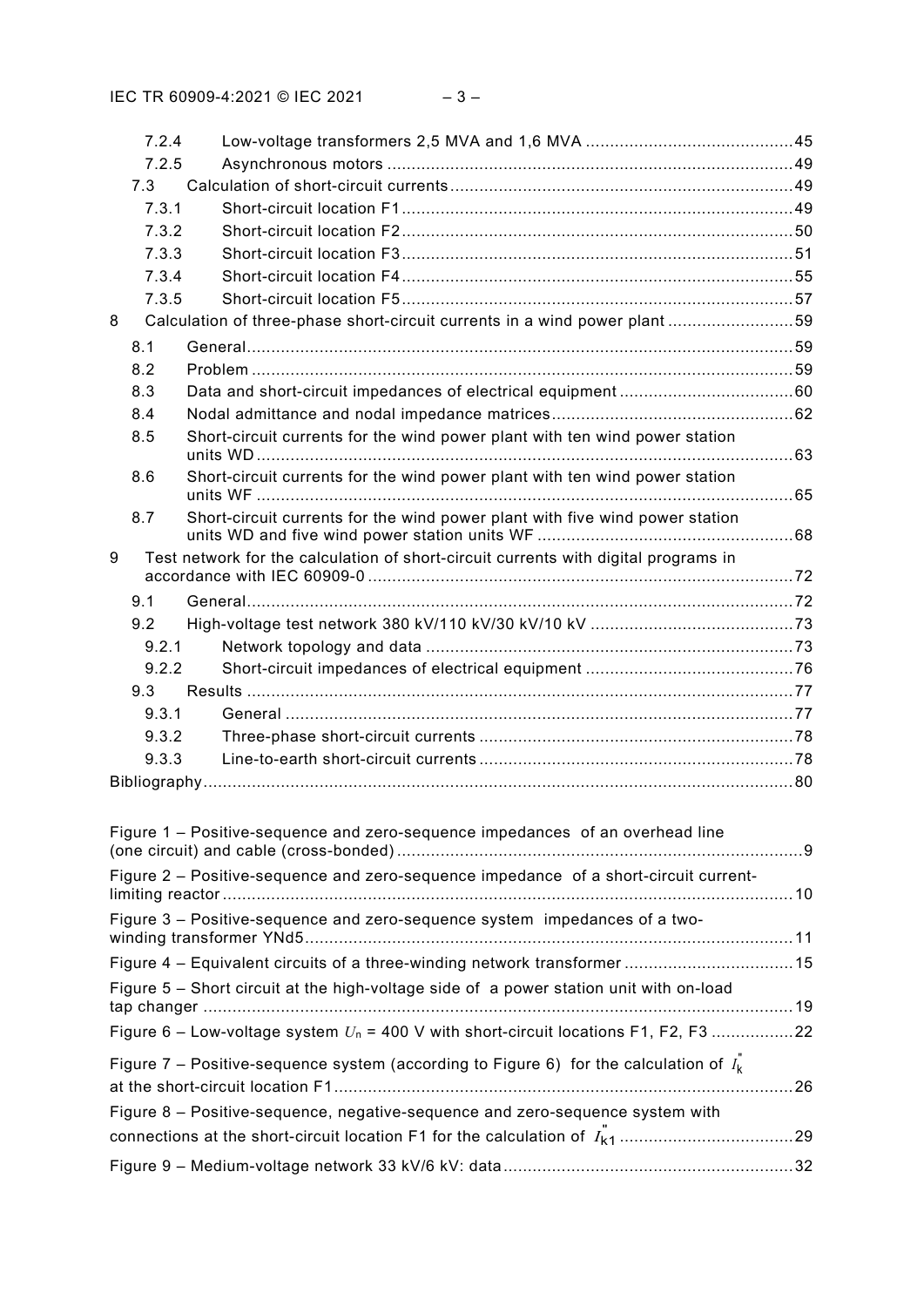| Figure 10 – Short-circuit current $I_{k(T1,T2)S}^{T}$ calculated by the superposition method (S)                                                                                              |    |
|-----------------------------------------------------------------------------------------------------------------------------------------------------------------------------------------------|----|
| compared with $I_{k(T1,T2) EC}^{T}$ calculated by the IEC method of equivalent voltage source                                                                                                 |    |
| at the short-circuit location, depending on the load $S^{\mathsf{b}}$ and the voltage $U^{\mathsf{b}}$ 39                                                                                     |    |
| Figure 11 – Short-circuit current $I_{\text{KS}}^{''}$ calculated by the superposition method (S)                                                                                             |    |
| compared with $I_{\text{kIFC}}$ calculated by the IEC method of equivalent voltage source at the                                                                                              |    |
| short-circuit location, depending on the transformation ratio t before the short circuit40                                                                                                    |    |
| Figure 12 - Power station unit (generator and unit transformer with on-load tap-<br>changer) and auxiliary network with medium- and low-voltage asynchronous<br>. 42                          |    |
| Figure 13 - Positive-sequence system for the calculation of the short-circuit currents                                                                                                        |    |
| Figure 14 - Positive-sequence system for the calculation of the short-circuit currents                                                                                                        | 55 |
| Figure 15 – Positive-sequence system for the calculation of the short-circuit currents                                                                                                        |    |
|                                                                                                                                                                                               |    |
| Figure 17 – Equivalent circuit diagram for the calculation of the short-circuit current at<br>the location F1 without the consideration of the internal wind power plant cables               |    |
| Figure 18 - Equivalent circuit diagram for the calculation of the short-circuit current at<br>the location F1 without the consideration of the internal wind power plant cables               |    |
| Figure 19 – Equivalent circuit diagram for the calculation of the short-circuit current at<br>the location F1 without the consideration of the internal wind power plant cables               |    |
| Figure 20 - High-voltage AC test network 380 kV/110 kV/30 kV/10 kV 74                                                                                                                         |    |
| Table 1 - Examples for equivalent circuit-diagrams of transformers in the positive-                                                                                                           |    |
| Table 2 – Approximations for the ratios $X_{(0)T}/X_T$ of two- and three-winding                                                                                                              |    |
|                                                                                                                                                                                               |    |
| Table 3 - Data of electrical equipment for the example in Figure 6 - Positive-                                                                                                                |    |
|                                                                                                                                                                                               |    |
| Table 5 – Joule integral depending on $T_k$ at the short-circuit location F2 and F330                                                                                                         |    |
| Table 6 – Calculation of the short-circuit impedances of electrical equipment and<br>$\underline{Z}_{k(T1,T2)}$ at the short-circuit location F, without motors (circuit-breakers CB1 and CB2 |    |
|                                                                                                                                                                                               |    |
| Table 7 - Calculation of the per-unit short-circuit reactances of electrical equipment                                                                                                        |    |
| Table 8 - Data of transformers 10 kV/0,73 kV and 10 kV/0,42 kV, data of low-voltage<br>motor groups and partial short-circuit currents of these motor groups on busbars B                     |    |
| Table 9 - Data of medium-voltage asynchronous motors and their partial short-circuit                                                                                                          |    |
| Table 10 - Data and impedances of the electrical equipment (see Figure 16) referred                                                                                                           |    |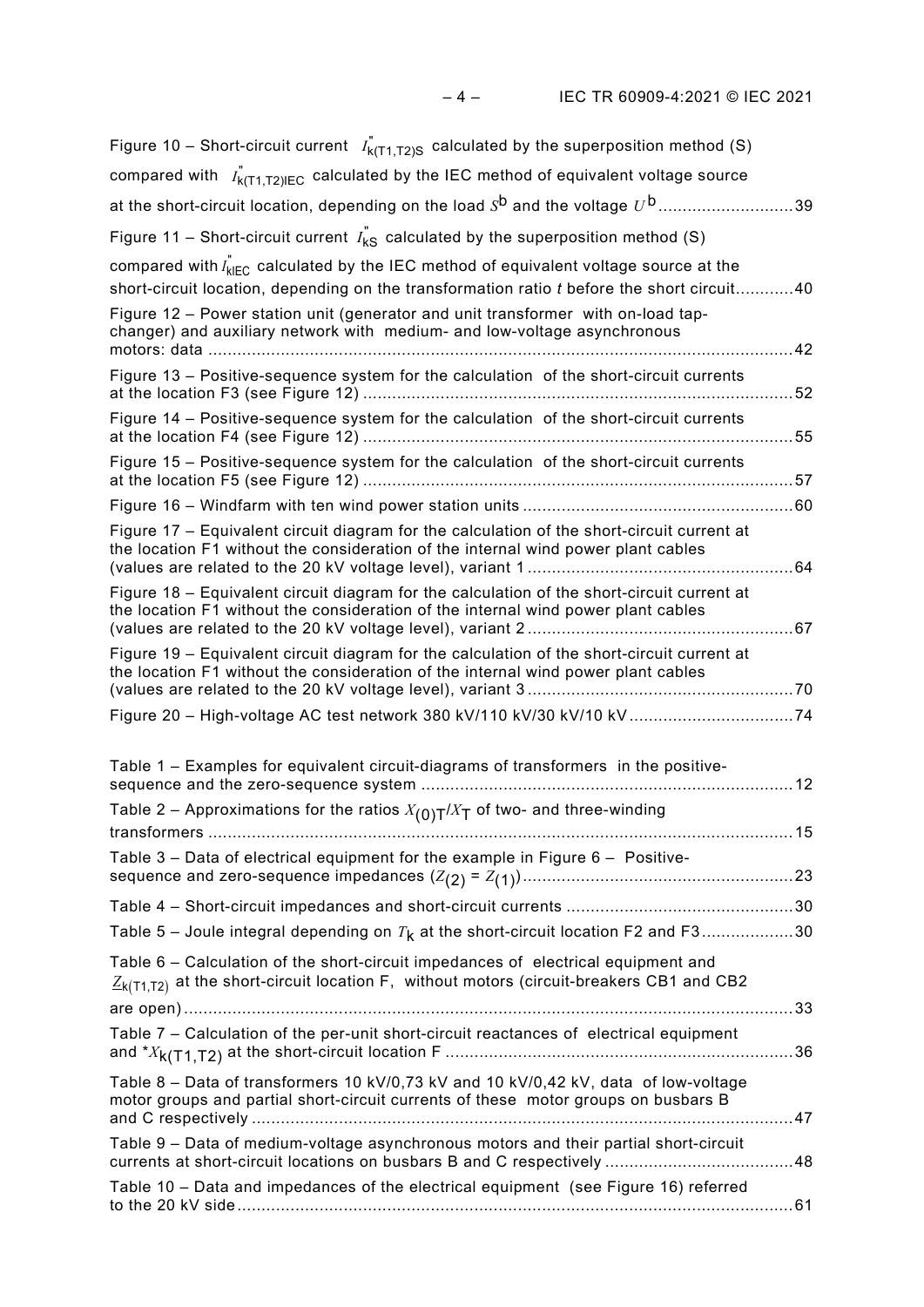| Table 11 – The diagonal elements of the nodal admittance matrices for the three                                                                                                                                                                                        | 62 |
|------------------------------------------------------------------------------------------------------------------------------------------------------------------------------------------------------------------------------------------------------------------------|----|
| Table 12 - Short-circuit impedances and short-circuit currents at F1 to F14 for wind                                                                                                                                                                                   | 63 |
| Table 13 - Short-circuit impedances and short-circuit currents at F1 to F3 for wind<br>power stations units with doubly fed asynchronous generators WD neglecting the                                                                                                  | 64 |
| Table 14 – Quotients $Z_{ij}/Z_{kFj}$ for $i = 1$ to 14 and $j = 36, 810, 1214$ and the sum                                                                                                                                                                            | 66 |
| Table 15 - Short-circuit impedances and short-circuit currents at F1 to F14 for wind                                                                                                                                                                                   | 66 |
| Table 16 – Short-circuit impedances and short-circuit currents at F1 to F3 for wind<br>power stations units with full size converters WF neglecting the internal wind power                                                                                            | 68 |
| Table 17 – Quotients $Z_{ij}/Z_{kFi}$ for $i = 1$ to 14 and $j = 3, 10, 12, 13, 14$ and the sum of the                                                                                                                                                                 | 69 |
| Table 18 -Short-circuit impedances and short-circuit currents at F1 to F14 for five<br>wind power stations units with doubly fed asynchronous generators WD and five wind                                                                                              |    |
| Table 19 – Short-circuit impedances and short-circuit currents at F1 to F3 for five wind<br>power stations units with doubly fed asynchronous generators WD and five wind power<br>station units with full size converters WF neglecting the internal wind power plant |    |
|                                                                                                                                                                                                                                                                        |    |
|                                                                                                                                                                                                                                                                        |    |
| Table 21 – Impedances (corrected if necessary) of the electrical equipment (see                                                                                                                                                                                        |    |
|                                                                                                                                                                                                                                                                        |    |
|                                                                                                                                                                                                                                                                        |    |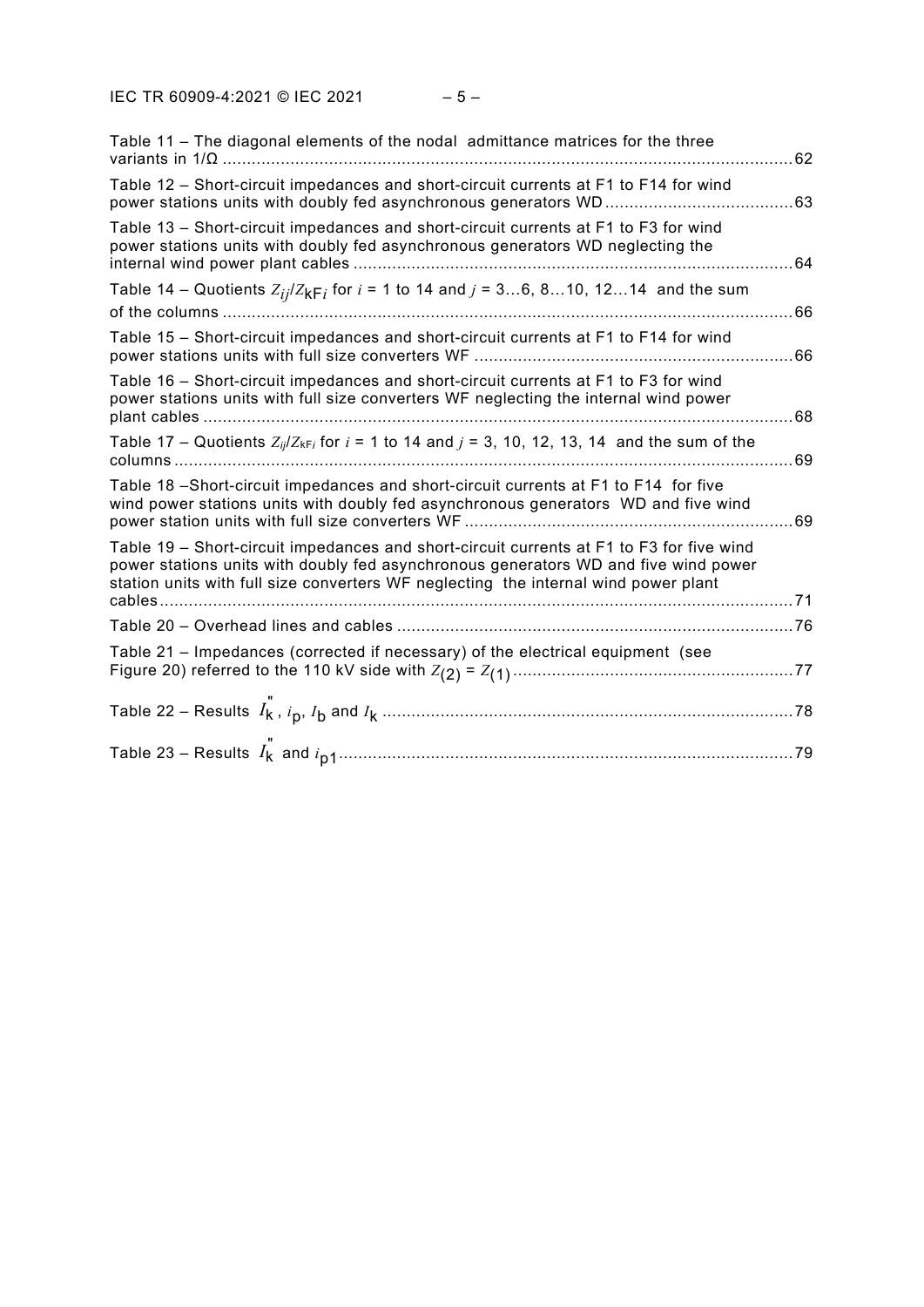## INTERNATIONAL ELECTROTECHNICAL COMMISSION

\_\_\_\_\_\_\_\_\_\_\_\_

## **SHORT-CIRCUIT CURRENTS IN THREE-PHASE AC SYSTEMS –**

## **Part 4: Examples for the calculation of short-circuit currents**

#### FOREWORD

- <span id="page-5-0"></span>1) The International Electrotechnical Commission (IEC) is a worldwide organization for standardization comprising all national electrotechnical committees (IEC National Committees). The object of IEC is to promote international co-operation on all questions concerning standardization in the electrical and electronic fields. To this end and in addition to other activities, IEC publishes International Standards, Technical Specifications, Technical Reports, Publicly Available Specifications (PAS) and Guides (hereafter referred to as "IEC Publication(s)"). Their preparation is entrusted to technical committees; any IEC National Committee interested in the subject dealt with may participate in this preparatory work. International, governmental and non-governmental organizations liaising with the IEC also participate in this preparation. IEC collaborates closely with the International Organization for Standardization (ISO) in accordance with conditions determined by agreement between the two organizations.
- 2) The formal decisions or agreements of IEC on technical matters express, as nearly as possible, an international consensus of opinion on the relevant subjects since each technical committee has representation from all interested IEC National Committees.
- 3) IEC Publications have the form of recommendations for international use and are accepted by IEC National Committees in that sense. While all reasonable efforts are made to ensure that the technical content of IEC Publications is accurate, IEC cannot be held responsible for the way in which they are used or for any misinterpretation by any end user.
- 4) In order to promote international uniformity, IEC National Committees undertake to apply IEC Publications transparently to the maximum extent possible in their national and regional publications. Any divergence between any IEC Publication and the corresponding national or regional publication shall be clearly indicated in the latter.
- 5) IEC itself does not provide any attestation of conformity. Independent certification bodies provide conformity assessment services and, in some areas, access to IEC marks of conformity. IEC is not responsible for any services carried out by independent certification bodies.
- 6) All users should ensure that they have the latest edition of this publication.
- 7) No liability shall attach to IEC or its directors, employees, servants or agents including individual experts and members of its technical committees and IEC National Committees for any personal injury, property damage or other damage of any nature whatsoever, whether direct or indirect, or for costs (including legal fees) and expenses arising out of the publication, use of, or reliance upon, this IEC Publication or any other IEC Publications.
- 8) Attention is drawn to the Normative references cited in this publication. Use of the referenced publications is indispensable for the correct application of this publication.
- 9) Attention is drawn to the possibility that some of the elements of this IEC Publication may be the subject of patent rights. IEC shall not be held responsible for identifying any or all such patent rights.

IEC TR 60909-4 has been prepared by IEC technical committee 73: Short-circuit currents. It is a Technical Report.

This second edition cancels and replaces the first edition published in 2000. This edition constitutes a technical revision.

This edition includes the following significant technical changes with respect to the previous edition:

- a) adaption to IEC 60909-0:2016;
- b) addition of an example for the calculation of short-circuit currents of wind power station units;
- c) correction of errors.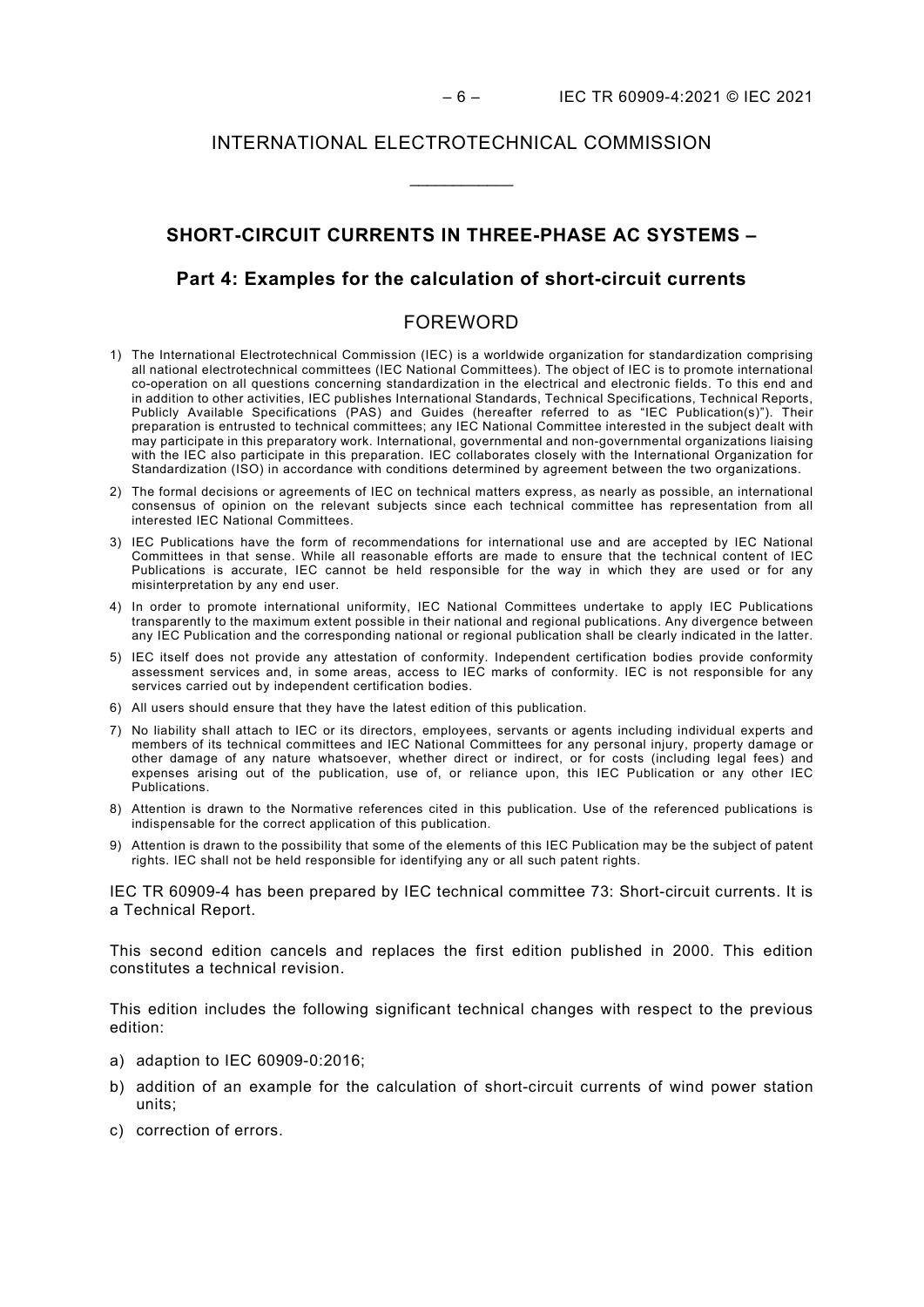The text of this Technical Report is based on the following documents:

| Draft      | Report on voting |
|------------|------------------|
| 73/187/DTR | 73/193/RVDTR     |

Full information on the voting for its approval can be found in the report on voting indicated in the above table.

The language used for the development of this Technical Report is English.

This document was drafted in accordance with ISO/IEC Directives, Part 2, and developed in accordance with ISO/IEC Directives, Part 1 and ISO/IEC Directives, IEC Supplement, available at [www.iec.ch/members\\_experts/refdocs.](http://www.iec.ch/members_experts/refdocs) The main document types developed by IEC are described in greater detail at [www.iec.ch/standardsdev/publications.](http://www.iec.ch/standardsdev/publications)

A list of all parts in the IEC 60909 series, published under the general title *Short-circuit currents in three-phase AC systems*, can be found on the IEC website.

The committee has decided that the contents of this document will remain unchanged until the stability date indicated on the IEC website under [webstore.iec.ch](https://webstore.iec.ch/?ref=menu) in the data related to the specific document. At this date, the document will be

- reconfirmed,
- withdrawn,
- replaced by a revised edition, or
- amended.

**IMPORTANT – The 'colour inside' logo on the cover page of this publication indicates that it contains colours which are considered to be useful for the correct understanding of its contents. Users should therefore print this document using a colour printer.**